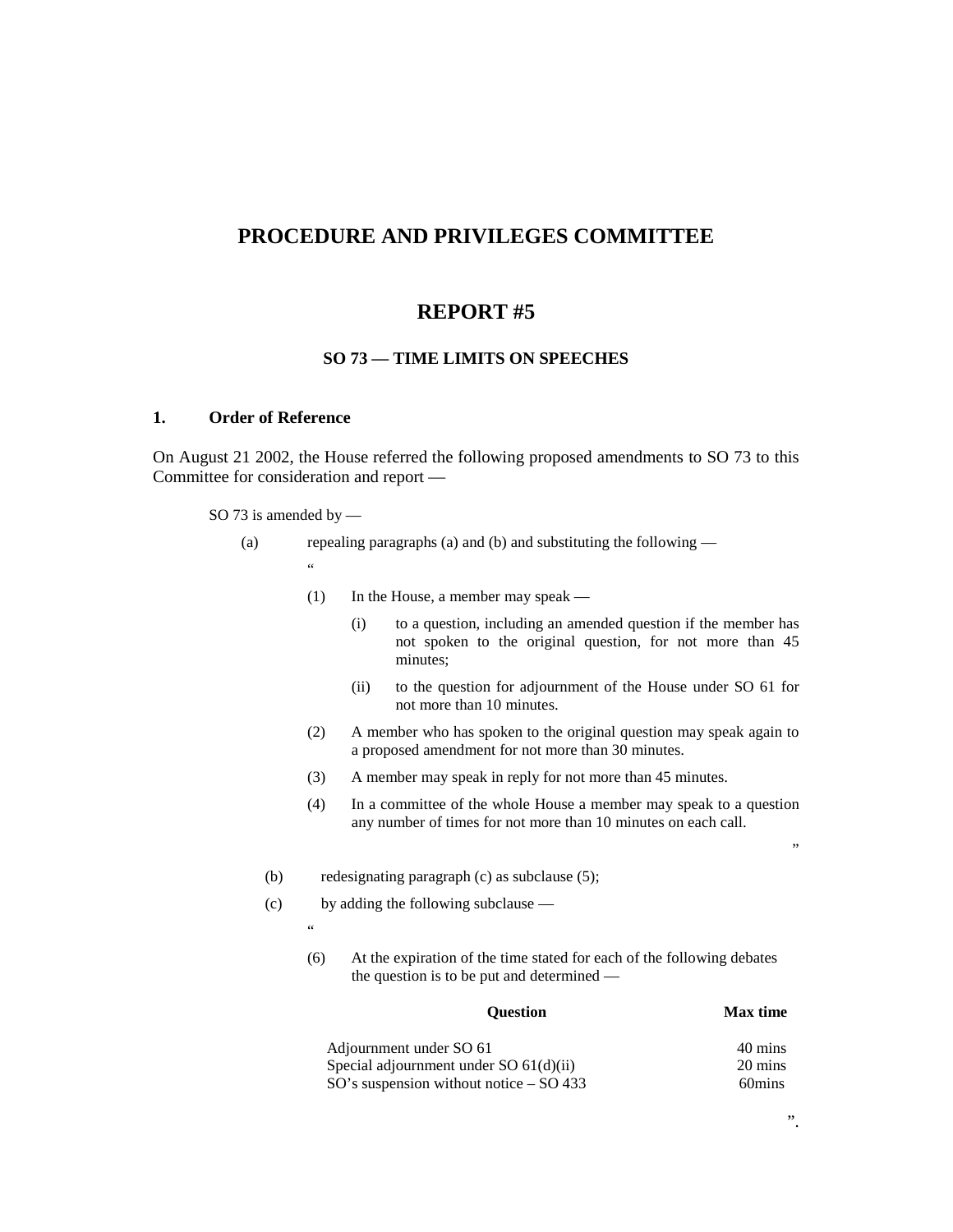As referred, the amendments would make the following changes to the existing arrangements —

- 1. maximum time for a speech is 45 minutes. The 60 minutes allocated for a speech on the address in reply, or on a money bill that cannot be amended by the Council, is abolished;
- 2. unlimited time allowed to the members described in SO 73(b)(i) is abolished. They are made subject to the limits that apply to any other member;
- 3. members speaking to an amendment, having already spoken to the original question, are limited to 30 minutes;
- 4. right of reply (where permitted) is limited to 45 minutes;
- 5. the 15 minute extension granted by leave is retained;
- 6. all members may speak for 10 minutes on each call in a committee of the whole;
- 7. in addition to the current 40 minutes allowed on a motion for the adjournment, a maximum of 20 minutes would apply to any debate on a special adjournment motion, and 60 minutes on a motion **without notice** to suspend standing orders.

Given the all-party representation of the Committee's members, it was to be expected that there would be differences of opinion on the desirability of adopting the proposal or certain aspects. The abolition of unlimited speaking times, particularly for the Leader of the Opposition, is a significant departure from the practice that has existed since time limits were first introduced in 1985.

The Opposition made a counter-proposal to the proposed total abolition of the Leader of the Opposition's unlimited time on all debates in the following terms —

> (3A) Where the original question is for the second reading of a bill, the limit imposed under subclause (1)(i) does not apply to the minister or member in charge of the bill, the Leader of the Opposition, or that member of the Opposition designated by the Leader of the Opposition as the lead speaker on that bill.

Under the counter-proposal, times limits would not apply to a speech given in the course of a  $2<sup>nd</sup>$  reading debate to the minister or member in charge of the bill, the Leader of the Opposition or the Opposition's designated lead speaker. However, if both the Leader of the Opposition **and** the lead speaker take part in the debate, the unlimited time would be allocated in the absence of contrary advice, to the Leader of the Opposition by courtesy.